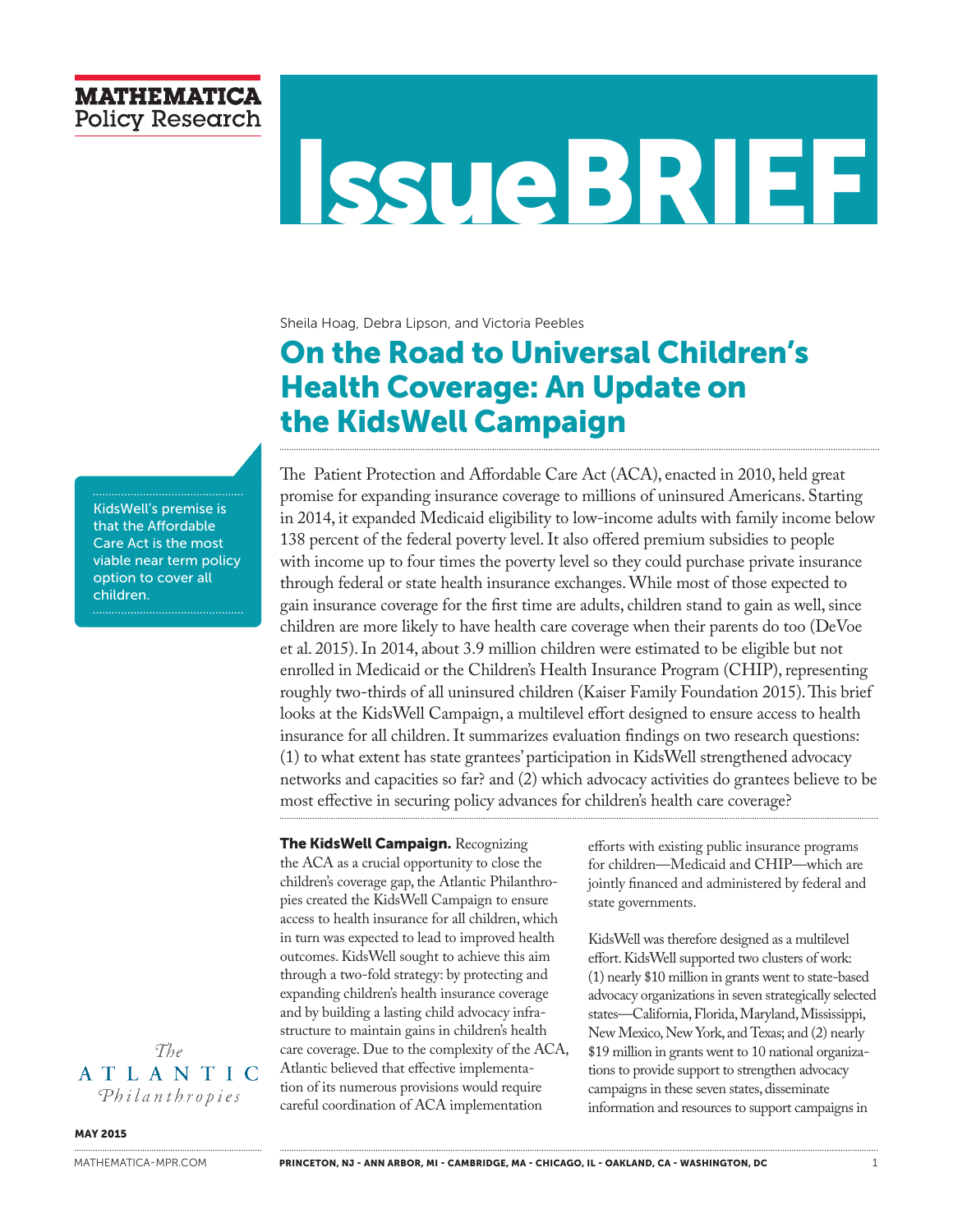other states, and advocate for federal health policies to ensure access to health insurance for children. Atlantic purposely chose lead organizations in the seven states that had strong advocacy capacities, so that grantees could start on the work immediately. In each state, Atlantic also funded other advocacy and grassroots organizations whose advocacy skills complemented those of the lead grantees. Because ACA reforms would take many years to implement, KidsWell grants extended for at least three and as many as six years.

Evaluating KidsWell. Atlantic contracted with Mathematica Policy Research to evaluate the KidsWell campaign. This brief presents descriptive, interim findings on two evaluation research questions: (1) to what extent has state grantees' participation in KidsWell strengthened advocacy networks and capacities so far? and (2) which advocacy activities do grantees believe to be most effective in securing policy advances for children's health care coverage? Our approach to this evaluation uses a mix of data sources and analytic methods, including review of key program documents and independent sources of information on state health policy developments; thematic analysis of focus groups held during the summer of 2014 with representatives from the state and national grantee organizations; a temporal analysis that assessed the proximity in time of the advocacy campaigns with policy gains reported by grantees and independent sources; and descriptive analysis of a survey of all grantees fielded during the summer of 2014, which asked grantees about their organization and partner organization strengths and weaknesses, children's health policy campaigns and activities used in those campaigns, use and value of the KidsWell grants and resources, and state-national grantee interaction, among other topics.

#### FINDINGS

Key findings from this interim assessment include:

#### Careful vetting of grantee organizations helped ensure that the organizations given grants were capable of undertaking strong advocacy campaigns and combining their knowledge and skills.

Atlantic sought to maximize its investment by intentionally funding capable children's advocacy organizations with different strengths who could partner to advance ACA implementation within the target states. According to grantee

representatives, at least one organization in each state reported having strength in each of the core advocacy capacities (listed in Figure 1) with one exception (in one state, neither grantee had a strong relationship with the state Medicaid agency). In a few states, the desire to fund organizations that in combination had all advocacy skills led to "arranged marriages" of partners that had not worked together previously, creating challenges for groups with different approaches to advocacy. Tensions were apparent in a few states at the outset, but over time these strains seem to have abated as groups learned to collaborate and leverage each other's strengths, sometimes with the help of project-provided technical assistance. At the time of the survey in mid-2014, grantees in all states reported consistent policy goals, strategies, wins, losses, and assessment of partner strengths within state coalitions, indicating strong alignment.

#### Nearly all state grantee respondents believed that KidsWell funding enhanced their organizations' advocacy

skills. In the 2014 survey of grantees, all but one of the 29 state grantee respondents reported that KidsWell resources enhanced their organizations' advocacy capacities. Those that were most enhanced included communications and media (19 respondents), policy and/or legal analysis (17 respondents), grassroots organizing and mobilization (17 respondents), and coalition building (16 respondents) (see Figure 1).

#### KidsWell funding and resources helped grantees develop effective advocacy campaigns by strengthening partner-

ships within states. Grantees cited the most important contribution of KidsWell support as building strategic partnerships within their states. The KidsWell grants permitted grantees to hire new staff to enhance their own organizations' skills to carry out advocacy; facilitated internal collaborations to help groups leverage and capitalize on members' strengths; and supported information sharing between national and state grantees and across states.

KidsWell created opportunities for national-state collaboration, although the strongest national-state partnerships predated KidsWell. State grantees reported that when they worked with national grantees, the technical assistance they received expanded their

KidsWell partners leveraged each group's advocacy strengths; as one grantee said, *"It [required] finding out what everyone does best and piecing that together to achieve policy."*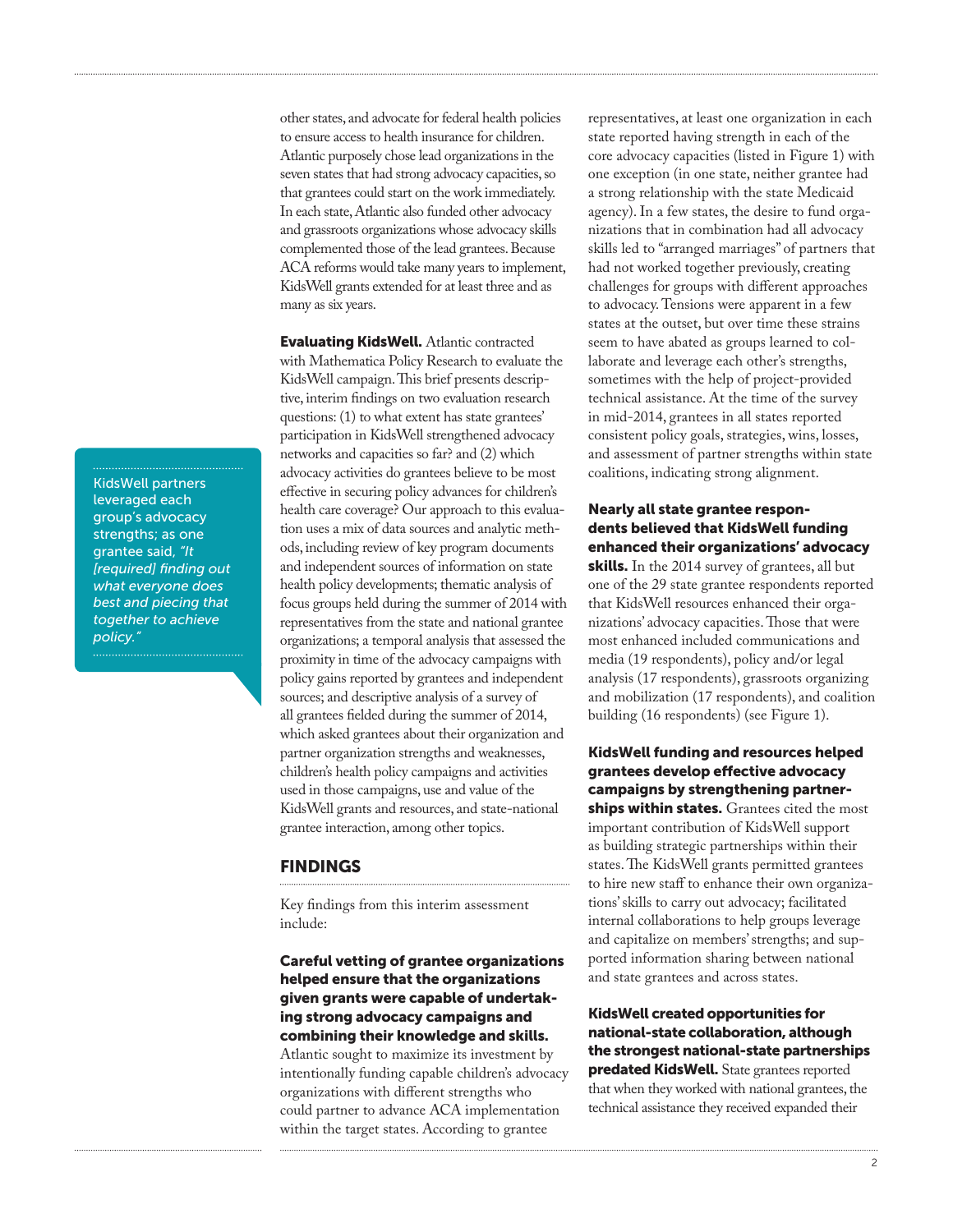Figure 1: Advocacy capacities enhanced by KidsWell funding or resources



Source: Survey of 20 KidsWell state grantees (N = 29). Respondents could select as many responses as applied. Note: Other responses included training opportunities and enhanced relationships with business and community leaders.

#### One state grantee noted the contribution of national grantees to their work: *"The support from national organizations has truly been valuable…. The national KidsWell grantees share with us what is going on in other parts of the country, letting us know new ways of doing things, which we can then pull down to our coalition to work on."*

skills or knowledge, helping them to become more effective in their work. There was more collaboration between state and national partners who had worked together prior to KidsWell. Nonetheless, state grantees' exposure to national organizations during the KidsWell grant period may enhance future collaboration.

The state grantees together set statespecific policy priorities, some of which directly related to ACA implementation and others related to state policies governing children's health care coverage. Common priorities included defending Medicaid and CHIP from state budget cuts; Medicaid and CHIP enrollment and renewal policies; and, after the ACA Supreme Court decision in 2012, advocating for the adoption of the ACAauthorized expansion of Medicaid eligibility to low-income adults (see details in Table 1). In three states, advocates supported development of state exchanges, rather than letting the federal government manage the exchange for their states' residents, based on the expectation that state exchanges would give advocates a stronger voice in influencing exchange policies and benefits affecting children's health care coverage.

Since 2011, KidsWell state grantees reported important policy wins as well as setbacks for children's health care **coverage in their states.** Major state policy wins reported by the KidsWell grantees included the establishment of state-based exchanges in California, Maryland, and New York; Medicaid expansion in California, Maryland, New Mexico and New York; and sustaining coverage for children amidst state budget cuts in Texas. KidsWell grantees in Florida and Mississippi saw no statelevel policy wins for children, although they reported expanding advocacy capacity and public support for issues that they hope will translate into positive change in the future.

In all seven states, grantees reported coalition building and direct contact with elected officials to be their most effective activities, while administrative advocacy, mass media, and grassroots organizing were viewed as less effective in four states each. More than 70 percent of the 29 state grantee survey respondents reported that coalition building, lobbying, policy analysis, and relationships with elected officials were most effective in securing policy advances to date (see Table 1). However, which advocacy activities work best in any given situation appears to depend on state context and the specific policy goal. For example, where key policymakers were seriously considering Medicaid eligibility expansion and state exchange sponsorship, as in California, Maryland, New Mexico, and New York, policy analysis was more likely to be cited as an important input to the debate. In Florida,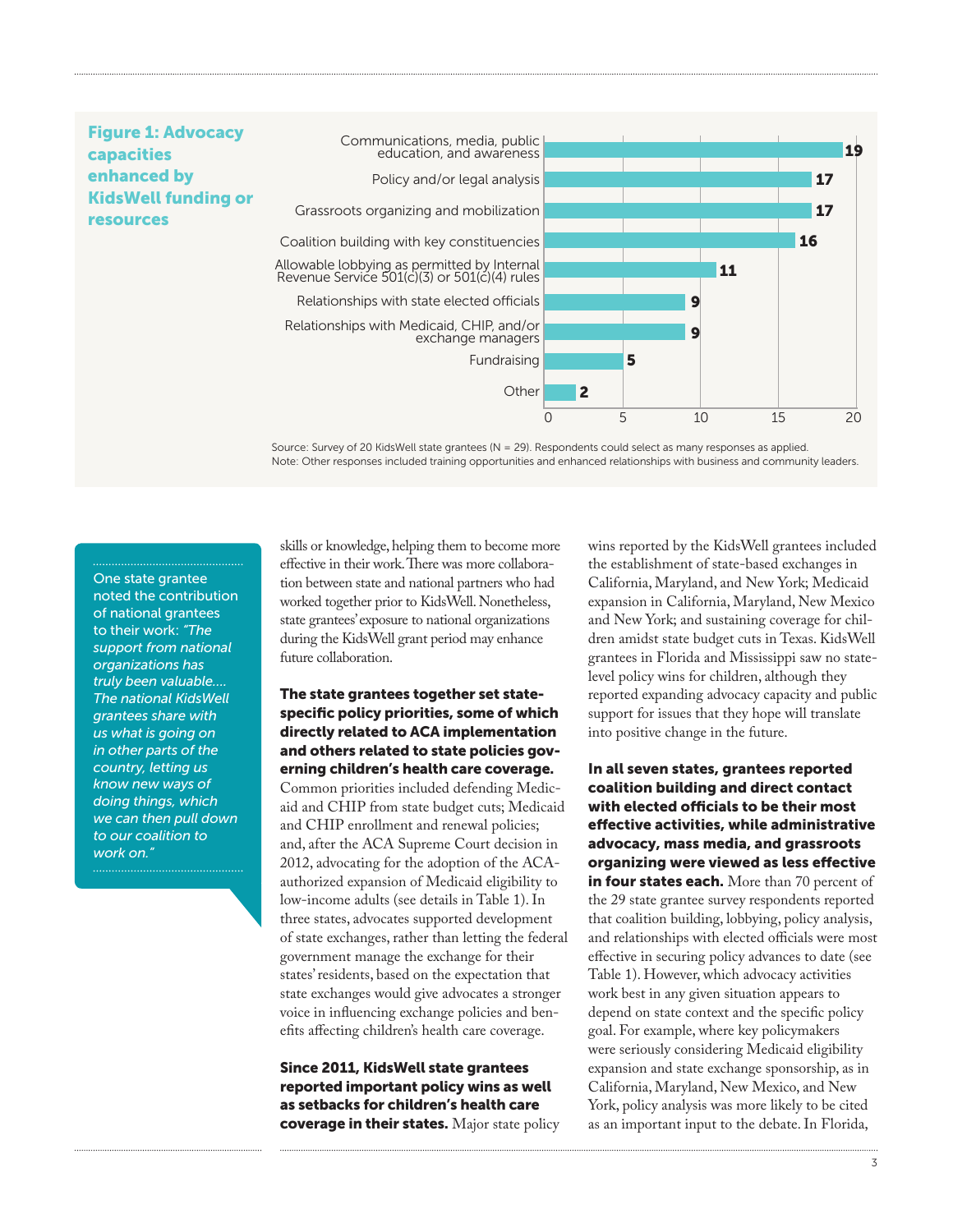### Table 1: Overview of KidsWell states' political environments, grantee policy priorities, and most effective advocacy activities

|                                                                                                                     | <b>CA</b>                                                                                                                              | <b>FL</b>                                                                                                                                         | <b>MD</b>                                                                                                                                                 | <b>MS</b>                                                                                                                                                       | <b>NM</b>                                                                                                                                                                           | <b>NY</b>                                                      | <b>TX</b>                                                                       |
|---------------------------------------------------------------------------------------------------------------------|----------------------------------------------------------------------------------------------------------------------------------------|---------------------------------------------------------------------------------------------------------------------------------------------------|-----------------------------------------------------------------------------------------------------------------------------------------------------------|-----------------------------------------------------------------------------------------------------------------------------------------------------------------|-------------------------------------------------------------------------------------------------------------------------------------------------------------------------------------|----------------------------------------------------------------|---------------------------------------------------------------------------------|
| State political environment (2012-2014)                                                                             |                                                                                                                                        |                                                                                                                                                   |                                                                                                                                                           |                                                                                                                                                                 |                                                                                                                                                                                     |                                                                |                                                                                 |
| Governor                                                                                                            | D                                                                                                                                      | R                                                                                                                                                 | D                                                                                                                                                         | R                                                                                                                                                               | $\mathsf{R}$                                                                                                                                                                        | D                                                              | R                                                                               |
| Senate control                                                                                                      | D                                                                                                                                      | R                                                                                                                                                 | D                                                                                                                                                         | $\mathsf{R}$                                                                                                                                                    | D                                                                                                                                                                                   | D                                                              | R                                                                               |
| House control                                                                                                       | D                                                                                                                                      | R                                                                                                                                                 | D                                                                                                                                                         | $\mathsf{R}$                                                                                                                                                    | D                                                                                                                                                                                   | R                                                              | R                                                                               |
| <b>KidsWell grantees' policy priorities</b>                                                                         |                                                                                                                                        |                                                                                                                                                   |                                                                                                                                                           |                                                                                                                                                                 |                                                                                                                                                                                     |                                                                |                                                                                 |
| Policy priorities,<br>2011-2014                                                                                     | Protecting<br>Medicaid<br>and CHIP<br>budgets,<br>Medicaid<br>eligibil-<br>ity issues,<br>exchange<br>design,<br>Medicaid<br>expansion | Medicaid<br>and CHIP<br>enrollment<br>and renewal.<br>in particular<br>covering chil-<br>dren of law-<br>fully residing<br>immigrant<br>residents | Exchange<br>benefit<br>design,<br>Medicaid<br>expansion,<br>avoiding a<br>coverage<br>gap for youth<br>aging out of<br>foster care,<br>open<br>enrollment | Medicaid<br>and CHIP<br>enrollment<br>and renewal.<br>Medicaid<br>eligibility<br>expansion,<br>Medicaid<br>or CHIP<br>outreach and<br>application<br>assistance | Medicaid<br>eligibility<br>expansion,<br>Medicaid/<br>CHIP enroll-<br>ment and<br>renewal<br>procedures,<br>outreach and<br>application<br>assistance,<br>state budget<br>decisions | State<br>exchange<br>design,<br><b>Basic Health</b><br>Program | Medicaid<br>eligibility<br>expansion,<br>outreach,<br>application<br>assistance |
| KidsWell grantees reports of most effective activities used to achieve a policy win or defend against a policy loss |                                                                                                                                        |                                                                                                                                                   |                                                                                                                                                           |                                                                                                                                                                 |                                                                                                                                                                                     |                                                                |                                                                                 |
| Coalition building (N=7)                                                                                            | $\bullet$                                                                                                                              | $\bullet$                                                                                                                                         | $\bullet$                                                                                                                                                 | $\bullet$                                                                                                                                                       | $\bullet$                                                                                                                                                                           | $\bullet$                                                      | ٠                                                                               |
| Direct contact with<br>elected officials (N=7)                                                                      | ۵                                                                                                                                      |                                                                                                                                                   | ٠                                                                                                                                                         |                                                                                                                                                                 | ٠                                                                                                                                                                                   |                                                                | ٠                                                                               |
| Administrative advo-<br>cacy $(N=4)$                                                                                | ٠                                                                                                                                      | ٠                                                                                                                                                 |                                                                                                                                                           | ٠                                                                                                                                                               |                                                                                                                                                                                     | $\bullet$                                                      |                                                                                 |
| Policy analysis (N=3)                                                                                               | $\bullet$                                                                                                                              |                                                                                                                                                   | $\bullet$                                                                                                                                                 |                                                                                                                                                                 | $\bullet$                                                                                                                                                                           |                                                                |                                                                                 |
| Grassroots organizing/<br>social media (N=1)                                                                        |                                                                                                                                        |                                                                                                                                                   |                                                                                                                                                           |                                                                                                                                                                 |                                                                                                                                                                                     |                                                                |                                                                                 |
| Public education/<br>mass media $(N=1)$                                                                             |                                                                                                                                        |                                                                                                                                                   |                                                                                                                                                           |                                                                                                                                                                 |                                                                                                                                                                                     |                                                                |                                                                                 |

Source: Survey of 20 KidsWell state grantees (N = 29). Respondents could select as many responses as applied. CA = California; D = Democrat; CHIP = Children's Health Insurance Program; FL = Florida; MD = Maryland; MS = Mississippi; NM = New Mexico; NY = New York; R = Republican; TX = Texas.

> Mississippi, and Texas, where state policymakers were overwhelmingly opposed to these policies, advocates focused on trying to make it easier for eligible children to enroll in and renew coverage under existing Medicaid and CHIP programs. Along with coalition building and contact with elected officials, grantees in these states viewed administrative advocacy (in Florida and Mississippi), grassroots organizing (Mississippi) and public media campaigns (Texas) as the most effective strategies to achieving these goals.

#### DISCUSSION AND NEXT STEPS

When KidsWell began in 2011, there was uncertainty about how federal and state governments would execute all ACA provisions and coordinate those implementation efforts with Medicaid and CHIP. As of early 2015, there has been enormous progress in reducing the number of people without health insurance: states and the federal government have set up exchanges, and despite a rough start with operations of the federal exchange and some state exchanges, over 11 million people have signed up for new coverage